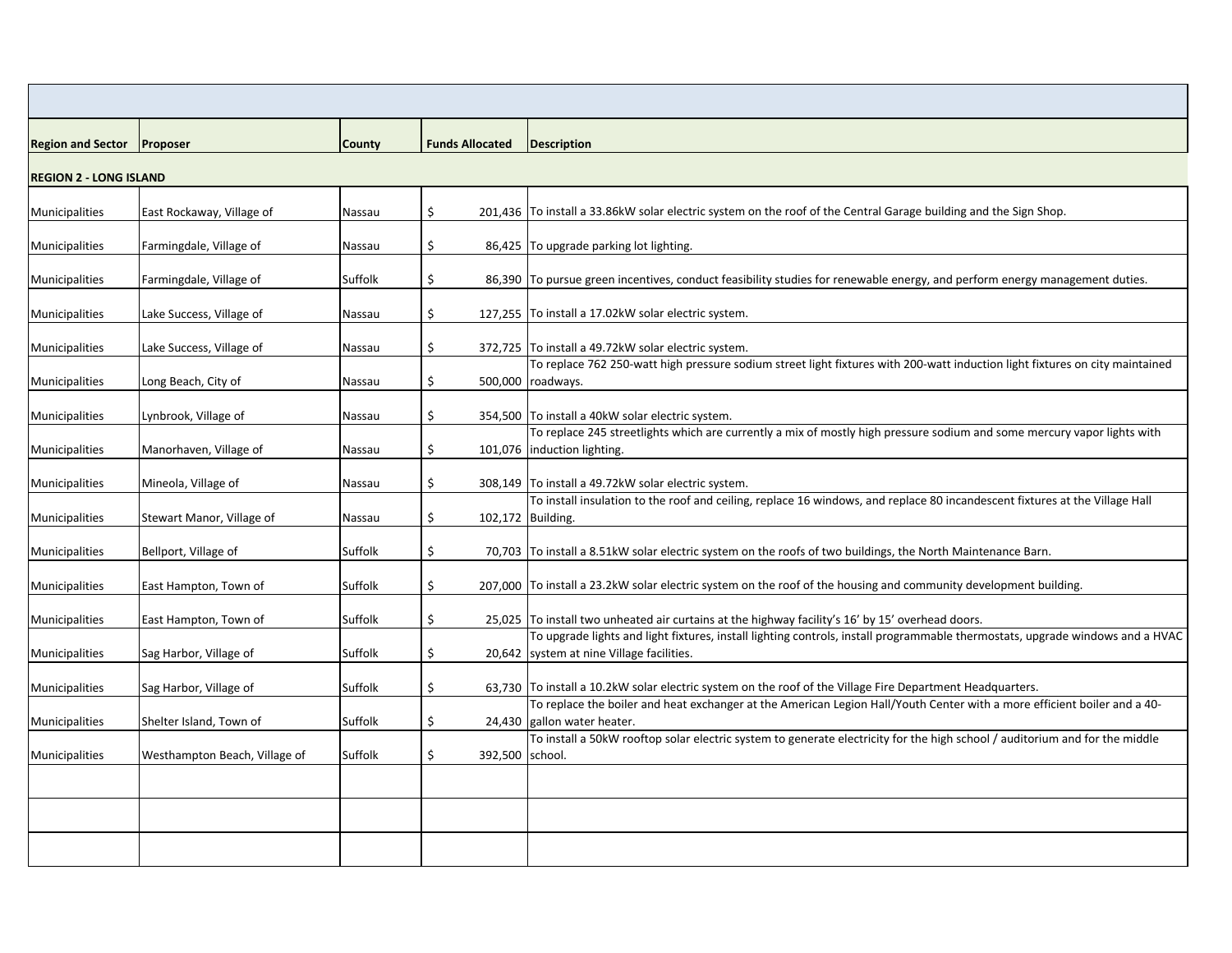|                | <b>REGION 3 - HUDSON VALLEY/CAPITAL</b> |                 |    |                 |                                                                                                                                         |
|----------------|-----------------------------------------|-----------------|----|-----------------|-----------------------------------------------------------------------------------------------------------------------------------------|
|                |                                         |                 |    |                 | To replace a heat exchanger, install demand controlled ventilation, install a new chiller and pumps, install variable frequency         |
| Municipalities | <b>Albany County</b>                    | Albany          |    | 500,000         | drives, and install an EMS system at the Times Union Center.                                                                            |
|                |                                         |                 |    |                 |                                                                                                                                         |
| Municipalities | Bethlehem, Town of                      | Albany          | \$ |                 | 111,500 To install a 22.44 kW Solar PV system on the roof of the Bethlehem Parks and Recreation Administration offices.                 |
|                |                                         |                 |    |                 |                                                                                                                                         |
| Municipalities | Bethlehem, Town of                      | Albany          | S  |                 | 178,860 To hire additional engineering staff to coordinate a variety of energy initiatives throughout the town.                         |
| Municipalities | Watervliet, City of                     | Albany          | \$ |                 | 222,536 To install a 37.18 kW PV system on the roof of the Fire Station                                                                 |
|                |                                         |                 |    |                 |                                                                                                                                         |
| Municipalities | Watervliet, City of                     | Albany          | \$ |                 | 222,536 To install a 37.18 kW PV system on the roof of the Senior Center.                                                               |
|                |                                         |                 |    |                 |                                                                                                                                         |
| Municipalities | Watervliet, City of                     | Albany          | \$ |                 | 29,025 To replace the boiler and upgrade the heating system with pipe insulation and an Energy Management System.                       |
|                |                                         |                 |    |                 |                                                                                                                                         |
| Municipalities | Clermont, Town of                       | Columbia        | S  |                 | 1,298 To replace the windows at the Highway Garage.                                                                                     |
|                |                                         |                 |    |                 |                                                                                                                                         |
| Municipalities | Clermont, Town of                       | Columbia        | \$ |                 | 2,700 To insulate the attic of the Town Hall with spray on bio-foam insulation.                                                         |
|                |                                         |                 |    |                 | To hire a consultant to assist the city to develop and implement policies that promote water conservation, energy efficiency,           |
| Municipalities | Hudson, City of                         | Columbia        |    | 198,000         | clean energy, climate change prevention, improved air quality, flood control, and storm water management.                               |
|                |                                         |                 |    |                 | To install T8 lamps, high efficiency HVAC system, programmable thermostat controls, storm windows, eliminate unnecessary                |
| Municipalities | Amenia, Town of                         | <b>Dutchess</b> |    |                 | 77,944   windows, install attic insulation, insulate walls, install a 7 day timer on the water heater and install LED exit lights.      |
|                |                                         |                 |    |                 |                                                                                                                                         |
| Municipalities | Beekman, Town of                        | <b>Dutchess</b> | \$ |                 | 217,134 To install a 45.54kW solar electric system on the roof of the fire house.                                                       |
| Municipalities | Milan, Town of                          | <b>Dutchess</b> |    |                 | 87,731 To install a 18.4kW solar electric system on the roof of the Highway building.                                                   |
|                |                                         |                 |    |                 |                                                                                                                                         |
| Municipalities | Millerton, Village of                   | <b>Dutchess</b> |    |                 | 264,630 To install a 48.3kW solar electric system on the roof of water and highway department garage facility.                          |
|                |                                         |                 |    |                 |                                                                                                                                         |
| Municipalities | Red Hook, Town of                       | <b>Dutchess</b> |    |                 | 179,263 To construct a 35 kW photovoltaic system on the roof of the Red Hook Fire House.                                                |
|                |                                         |                 |    |                 | To hire one half time energy manager and two energy interns to advise the town in energy efficiency matters and renewable               |
| Municipalities | Red Hook, Town of                       | <b>Dutchess</b> | \$ |                 | 52,000 energy, lead work on ICLEI Milestones One and Three, and conduct education and outreach activities.                              |
|                |                                         |                 |    |                 | To upgrade T12 to T8, incandescent to CFLs, install LED exit signs, install motion detectors, install programmable                      |
| Municipalities | Rhinebeck, Town of                      | <b>Dutchess</b> |    |                 | 2,381 thermostats, and replace the boiler at the highway garage and outbuildings.                                                       |
|                |                                         |                 |    |                 |                                                                                                                                         |
| Municipalities | Rhinebeck, Town of                      | <b>Dutchess</b> | \$ |                 | 57,040 To design, install, and maintain a PV system for the roof of the Transfer Station. DC size: 11,500 watts. AC size: 12,100 watts. |
|                |                                         |                 |    |                 |                                                                                                                                         |
| Municipalities | Rhinebeck, Town of                      | <b>Dutchess</b> |    |                 | 224,848  To design, install, and maintain a PV system for the roof of the Highway Garage. DC size 46,000 watts, AC size 52,000 watts.   |
|                |                                         |                 |    |                 |                                                                                                                                         |
| Municipalities | Rhinebeck, Village of                   | <b>Dutchess</b> | S  |                 | 113,850 To design, install, and maintain a roof mounted PV system to the Town Hall. DC size: 22,700 watts. AC size: 21,200 watts.       |
|                |                                         |                 |    |                 | To design, install, and maintain a roof mounted PV system to the village highway garage. DC size: 10,120 watts. AC size: 9,200          |
| Municipalities | Village of Tivoli                       | <b>Dutchess</b> |    | 46,679   watts. |                                                                                                                                         |
| Municipalities | Greenville, Town of                     | Greene          |    |                 | 26,050 To perform lighting upgrades in three town structures: the Town Hall, the Town Library, and the Town Highway Garage.             |
|                |                                         |                 |    |                 |                                                                                                                                         |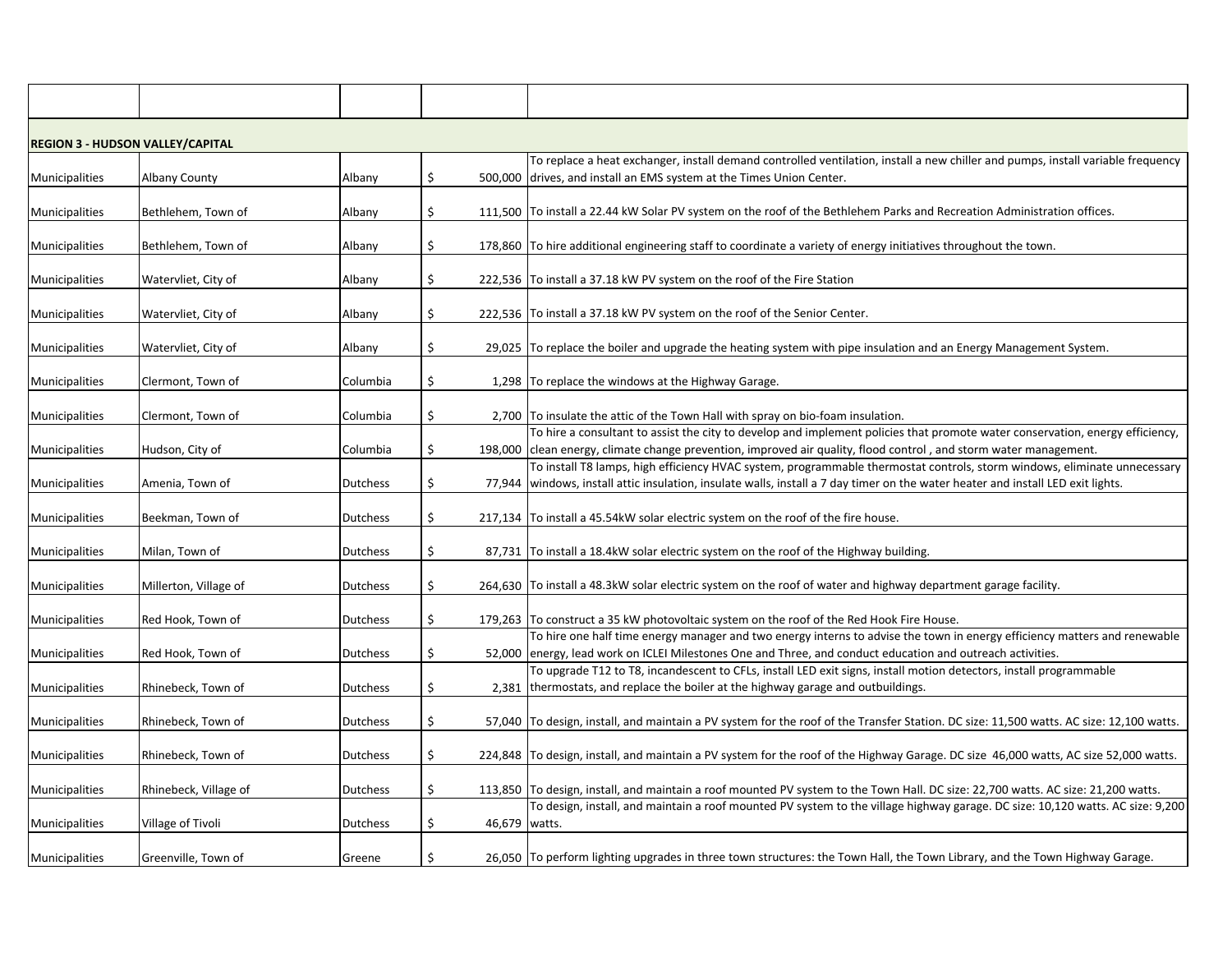| Municipalities | Blooming Grove, Town of     | Orange      | \$      | 11,035 To replace T12 fixtures with T8 fixtures at the Town Hall/Police Department facility.                                                                                                                  |
|----------------|-----------------------------|-------------|---------|---------------------------------------------------------------------------------------------------------------------------------------------------------------------------------------------------------------|
| Municipalities | Cornwall, Town of           | Orange      | \$      | 20,538 To replace T12 fixtures with T8 fixtures at the Town Hall                                                                                                                                              |
| Municipalities | Florida, Village of         | Orange      | \$      | 9,828 To replace T12 with T8 lighting, incandescent with CFL lighting, and install LED exit signs at 4 municipal buildings.                                                                                   |
| Municipalities | New Windsor, Town of        | Orange      | \$      | 6,845 To replace T12 fixtures with T8 fixtures at the department of public works.                                                                                                                             |
| Municipalities | New Windsor, Town of        | Orange      | \$      | 4,332 To replace T12 fixtures with T8 fixtures at the water filter plant.                                                                                                                                     |
| Municipalities | New Windsor, Town of        | Orange      | \$      | 51,568 To replace T12 fixtures with T8 fixtures at the Town Hall.                                                                                                                                             |
| Municipalities | New Windsor, Town of        | Orange      | \$      | 2,374 To replace T12 fixtures with T8 fixtures at the waste water treatment plant.                                                                                                                            |
| Municipalities | New Windsor, Town of        | Orange      | \$      | 1,370 To replace T12 fixtures with T8 fixtures at the senior center.                                                                                                                                          |
| Municipalities | Unionville, Village of      | Orange      | \$      | 2,080 To replace T12 fixtures with T8 fixtures at the Village Hall                                                                                                                                            |
| Municipalities | Washingtonville, Village of | Orange      | \$      | 15,964 To replace T12 lamps with T8 lamps at the village hall/police facilities.                                                                                                                              |
| Municipalities | Washingtonville, Village of | Orange      | \$      | 7,954 To replace T12 lamps with T8 lamps at the Department of Public Works/Waste Water Treatment Plant facilies.                                                                                              |
| Municipalities | <b>Putnam County</b>        | Putnam      | \$      | To install a variety of energy efficiency measures including lighting, DHW, storm windows, vending misers, LED traffic signals<br>152,769 and programmable thermostats at buildings throughout Putnam county. |
|                |                             |             |         | 167,000 To install a 34.32kW solar electric system on the roof of the Town Hall.                                                                                                                              |
| Municipalities | Brunswick, Town of          | Rensselaer  | \$      | To purchase and install a 50 kW Photovoltaic Array (pole/rack mounted), a behind-the-meter-system that will be less than                                                                                      |
| Municipalities | East Greenbush, Town of     | Rensselaer  | \$      | 281,250 the total annual electric consumption.                                                                                                                                                                |
| Municipalities | East Greenbush, Town of     | Rensselaer  | \$      | 218,750 To purchase a 48.62kW photovoltaic (solar) electric system that will be installed on the roof of the town library.                                                                                    |
| Municipalities | Sand Lake, Town of          | Rensselaer  | \$      | 233,100 To install a 50kW solar electric system on the roof of the Public Works building.                                                                                                                     |
| Municipalities | Haverstraw, Village of      | Rockland    | \$      | 35,170 To upgrade HVAC controls, upgrade lighting, improve building envelope at 3 town buildings.                                                                                                             |
| Municipalities | Montebello, Village of      | Rockland    | \$      | 57,000 To install a 9.635kW solar electric system on the roof of the community center.                                                                                                                        |
| Municipalities | Stony Point, Town of        | Rockland    | \$      | To install T8 lamps, metal halide lamps, a electric sub meter, and install thermostatic radiator valves and digital thermostats<br>37,016 at the Kirkbride Building.                                          |
| Municipalities | Wilton, Town of             | Saratoga    | \$      | 182,097 To install a 37.18kW solar electric system on the roof of the fire station                                                                                                                            |
| Municipalities | <b>Schenectady County</b>   | Schenectady | \$      | 190,500 To hire energy consultants to conduct an energy and green house gas inventory and forecasts, and to create a strategic plan.                                                                          |
| Municipalities | <b>Schenectady County</b>   | Schenectady | \$      | 87,577 To install insulation, upgrade lighting, install weather stripping, install motion detectors at 6 buildings.                                                                                           |
| Municipalities | Town of Niskayuna           | Schenectady | $\zeta$ | 72,432 To install 3 new high efficiency motors and variable frequency drives at a water treatment plant.                                                                                                      |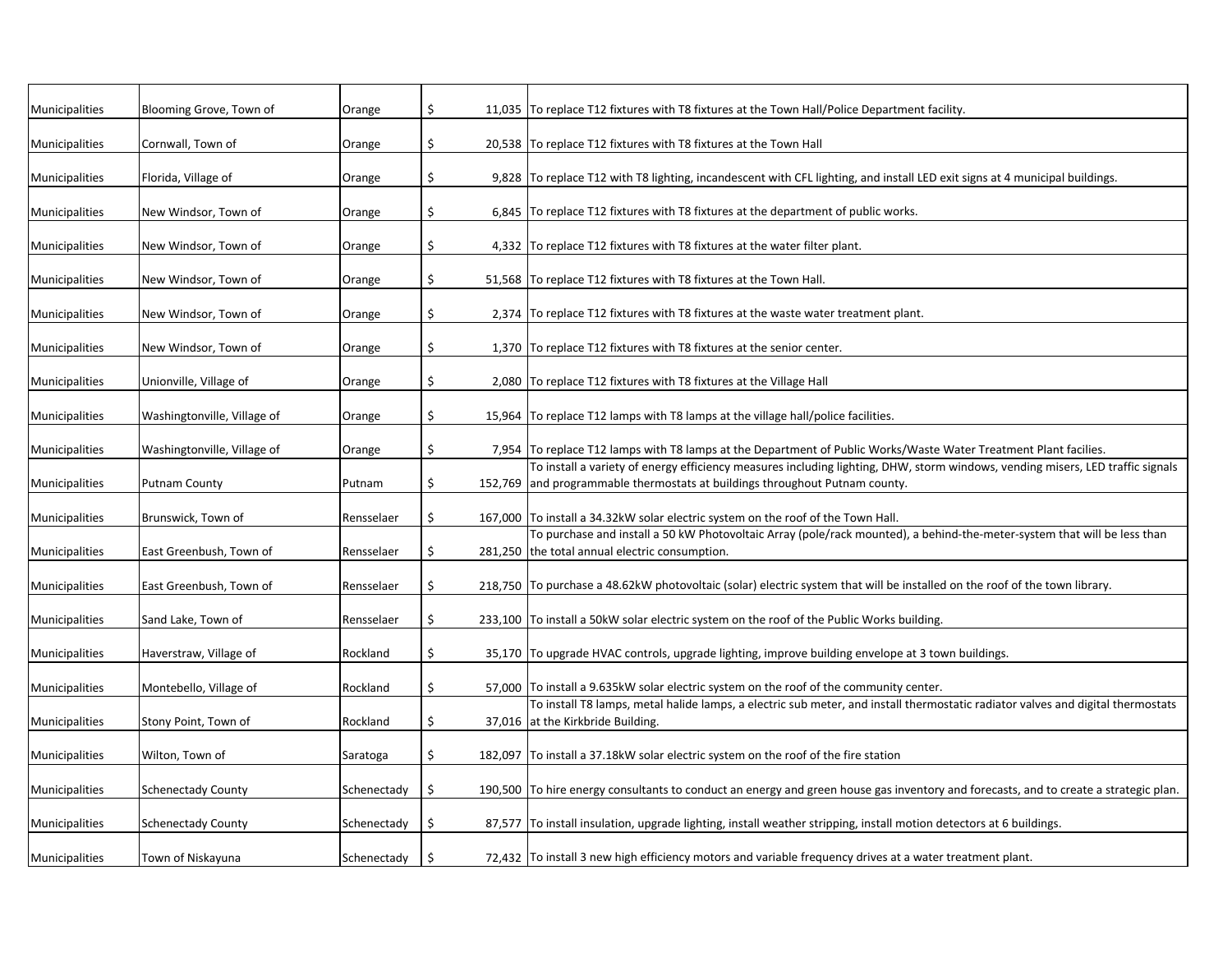| Municipalities | Town of Niskayuna            | Schenectady | S.     | 900 To install a new gas fired furnace for space heating at a pump station                                                           |
|----------------|------------------------------|-------------|--------|--------------------------------------------------------------------------------------------------------------------------------------|
|                |                              |             |        | To upgrade the lighting and install occupancy sensors at a water treatment plant, pump stations, and a waste water                   |
| Municipalities | Town of Niskayuna            | Schenectady | \$     | 9,359 treatment plant.                                                                                                               |
| Municipalities | Schoharie, Village of        | Schoharie   | \$     | 85,000 To install a 15.4 kW solar photovoltaic system.                                                                               |
|                |                              |             |        | To hire an energy manager to manage the retrofit implementation of the 6 buildings and to hire an office manager and                 |
| Municipalities | Sullivan County              | Sullivan    | \$     | 110,000 educator to maintain energy records and conduct outreach on energy issues.                                                   |
|                |                              |             |        | To install a 44.85kW ground mounted solar electric system to serve the main clinic of the county health and family services          |
| Municipalities | <b>Sullivan County</b>       | Sullivan    | \$     | 269,100 department.                                                                                                                  |
|                |                              |             |        | To hire a full time energy management employee to inventory municipal GHG emissions and develop a Climate Action Plan                |
| Municipalities | Kingston, City of            | Ulster      |        | 52,486   for the City of Kingston.                                                                                                   |
|                |                              |             |        |                                                                                                                                      |
| Municipalities | Kingston, City of            | Ulster      |        | 111,498 To implement a trash metering system and a recycling incentive program to serve the City of Kingston.                        |
|                |                              |             |        |                                                                                                                                      |
| Municipalities | Ardsley, Village of          | Westchester | \$     | 140,000 To install a 24.6kW solar electric system at a public library.                                                               |
|                |                              |             |        |                                                                                                                                      |
| Municipalities | Briarcliff Manor, Village of | Westchester | \$     | 248,211 to install a 46.2kW solar electric system on the roof of the new addition at the Department of public works.                 |
|                |                              |             |        | To hire a consulting firm to conduct a green house gas emissions inventory for 4 municipalities, to update a green house gas         |
| Municipalities | Croton on Hudson, Village of | Westchester | \$     | 279,800 inventory for 1 municipality, and develop a Climate Action Plan for 6 municipalities.                                        |
|                |                              |             |        | To hire an energy consultant firm to develop a prioritized list of energy and environmental savings opportunities, to prepare        |
| Municipalities | Dobbs Ferry, Village of      | Westchester |        | 12,500 3 or 4 bid specifications, and to provide technical assistance to the Village in review of the bid proposals.                 |
|                |                              |             |        |                                                                                                                                      |
| Municipalities | Dobbs Ferry, Village of      | Westchester |        | 15,545  To install a lighting retrofit throughout the library replacing T-12s and incandescent with T-8s and CFLs.                   |
|                |                              |             |        |                                                                                                                                      |
| Municipalities | Dobbs Ferry, Village of      | Westchester |        | 3,700  To install a set of six ceiling motion sensors and the associated control units and relays in the Library.                    |
| Municipalities | New Castle, Town of          | Westchester |        | 126,460 To install a Solar Wall at a water treatment plant.                                                                          |
|                |                              |             |        | To install 3 new air handlers to replace the current 30 year old air handlers, add a variable air volume box, and renovate the       |
| Municipalities | Ossining, Village of         | Westchester | 81,000 | automatic controls at the Recreation Center.                                                                                         |
|                |                              |             |        |                                                                                                                                      |
| Municipalities | Pleasantville, Village of    | Westchester | \$     | 248,211 To install a 46.2kW solar electric system at the department of public works building.                                        |
|                |                              |             |        |                                                                                                                                      |
| Municipalities | Somers, Town of              | Westchester | \$     | 352,260 To replace existing lighting at four schools with T8, T5, and induction lighting, and to install occupancy and photosensors. |
|                |                              |             |        | To hire an energy manager to complete a greenhouse gas inventory and develop an energy reduction and emissions plan for              |
| Municipalities | Somers, Town of              | Westchester |        | 80,000 each sector of the town.                                                                                                      |
|                |                              |             |        |                                                                                                                                      |
| Municipalities | Tarrytown, Village of        | Westchester |        | 15,496 To replace incandescent traffic signals with LED.                                                                             |
|                |                              |             |        |                                                                                                                                      |
| Municipalities | Town of Bedford              | Westchester |        | 100,000 To hire a contractor for 1 year to act as project director in implementing energy saving measures across 10 municipalities.  |
|                |                              |             |        |                                                                                                                                      |
|                |                              |             |        |                                                                                                                                      |
|                |                              |             |        |                                                                                                                                      |
|                |                              |             |        |                                                                                                                                      |
|                |                              |             |        |                                                                                                                                      |
|                |                              |             |        |                                                                                                                                      |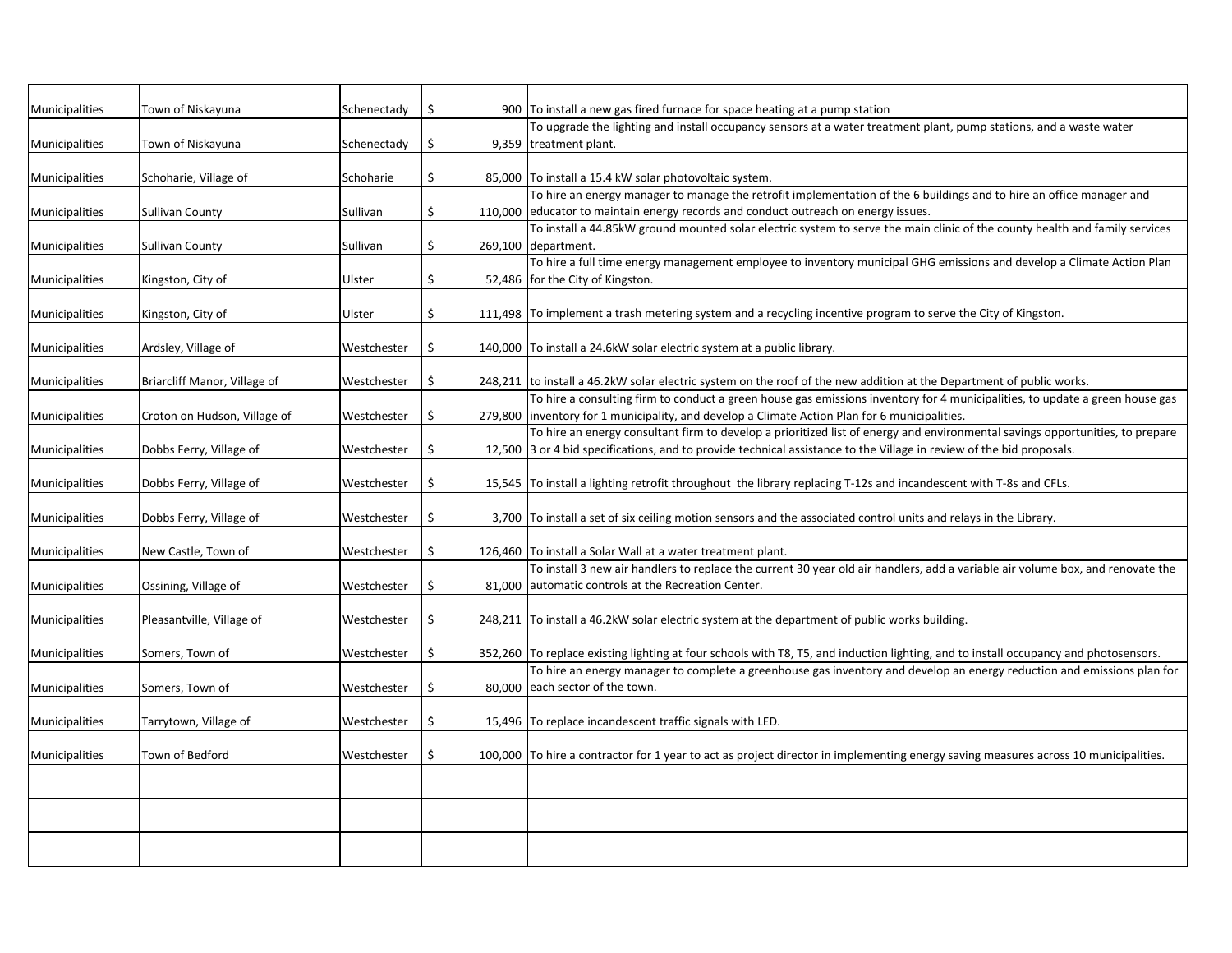| <b>REGION 4 - NORTH COUNTRY</b> |                                                |           |              |        |                                                                                                                                                                                                                                |  |  |  |
|---------------------------------|------------------------------------------------|-----------|--------------|--------|--------------------------------------------------------------------------------------------------------------------------------------------------------------------------------------------------------------------------------|--|--|--|
|                                 |                                                |           |              |        |                                                                                                                                                                                                                                |  |  |  |
|                                 |                                                |           |              |        |                                                                                                                                                                                                                                |  |  |  |
| Municipalities                  | Clinton County - Plattsburgh Internati Clinton |           | S            |        | 461,952   To install a SolarWall system at the P&W Building of the Plattsburgh International Airport                                                                                                                           |  |  |  |
| Municipalities                  | Clinton County - Plattsburgh Internati Clinton |           |              |        | 38,048 To install a SolarWall system on top of existing walls at the Plattsburgh International Airport (East and West walls).                                                                                                  |  |  |  |
| Municipalities                  | Plattsburgh, City of                           | Clinton   | \$           |        | To remove existing heating and cooling system at the Plattsburgh Police Station and replace with a Geothermal Heat Pump<br>97,830 system. Also heat recovery ventilation system.                                               |  |  |  |
| Municipalities                  | Crown Point, Town of                           | Essex     |              |        | To upgrade T12 fixtures to T8 technology, install pipe insulation, occupancy sensors, attaic insulation, programmable<br>5,307 thermostat, 7 day timer, as well as replace refrigerator for the Town of Crown Point Town Hall. |  |  |  |
|                                 |                                                |           |              |        | To upgrade T12 fixtures to T8 technology, install programmable thermostat, attic insulation, wall insulation, rim joists, 7 day                                                                                                |  |  |  |
| Municipalities                  | Essex, Town of                                 | Essex     | \$.          |        | 8,422 timer on the water heater, and tighten the building envelope for the Town of Essex Town Hall.                                                                                                                            |  |  |  |
| Municipalities                  | Keeseville, Village of                         | Essex     |              |        | To install insulation, indirect DHW, occupancy sensors, and high efficiency motors at the Village of Keeseville Water Filtration<br>10,968   Plant. Also, to tighten the building envelope.                                    |  |  |  |
|                                 |                                                |           |              |        | To upgrade lighting (many ECMs), upgrade refrigeration, and perform general building efficiency upgrades (and insulation)                                                                                                      |  |  |  |
| Municipalities                  | Minerva, Town of                               | Essex     | S            |        | 11,068   for both the Town of Minerva Town Hall and Town Highway Department<br>To install insulation, replace refrigerators, and replace weather stripping at the Health Center. Also, to install T8 technology,               |  |  |  |
| Municipalities                  | Schroon Lake, Town of                          | Essex     |              |        | 17,057   replace furnace, install occupancy sensors, tighten envelope, and inspect heating distribution for the Town Hall.                                                                                                     |  |  |  |
|                                 |                                                |           |              |        | To install T8 technology, install CFLs, install a programmable thermostat, install attic insulation and instantaneous hot water                                                                                                |  |  |  |
| Municipalities                  | Ticonderoga, Town of                           | Essex     |              |        | 8,481   heater, and remove lights that light office signs for the Town of Ticonderoga Community Center Building.                                                                                                               |  |  |  |
|                                 |                                                |           |              |        | To install propane fired boiler system, weather stripping, and ocupancy sensors at the Town of Wilmington Town Hall-                                                                                                           |  |  |  |
| Municipalities                  | Wilmington, Town of                            | Essex     |              |        | 16,824 Community Center. Also, to tighten building envelope and replace refrigerators.                                                                                                                                         |  |  |  |
|                                 |                                                |           |              |        |                                                                                                                                                                                                                                |  |  |  |
| Municipalities                  | Gloversville, City of                          | Fulton    | \$           |        | 249,380  To install a 49.98 kW grid-tied PV array on the roof of the City of Gloversville City Hall                                                                                                                            |  |  |  |
| Municipalities                  | Gloversville, City of                          | Fulton    | \$           |        | 202,852 To install a 40.65 kW grid-tied PV array on the roof of the City of Gloversville Firehouse                                                                                                                             |  |  |  |
|                                 |                                                |           |              |        | To replace all existing traffic signal lamps with LED lamps in the City of Gloversville. (30 traffic signals, 6 metered                                                                                                        |  |  |  |
| Municipalities                  | Gloversville, City of                          | Fulton    |              |        | 26,347   intersections, 24 unmetered intersections.)                                                                                                                                                                           |  |  |  |
| Municipalities                  | <b>Hamilton County</b>                         | Hamilton  | \$           | 39,494 | To upgrade lighting, install occupancy sensors, new exit signs, tighten the building envelope, replace windows, install pipe<br>insulation, and other building efficiency measures for the Hamilton County Court House.        |  |  |  |
| Municipalities                  | Alexandria, Town of                            | Jefferson | <sub>S</sub> |        | 112,442 To install a 21 kW grid-tied PV array on the roof of the Town of Alexandria Municipal Building.                                                                                                                        |  |  |  |
| Municipalities                  | Clayton, Town of                               | Jefferson | \$           |        | 167,540   To install a 30 kW grid-tied PV array on the roof of the Town of Clayton Highway Garage. Includes inverters and disconnects.                                                                                         |  |  |  |
| <b>Municipalities</b>           | Clayton, Town of                               | Jefferson | S            |        | To install a 21 kW grid-tied PV array on the roof of the Town of Clayton Cerow Recreation Center, as well as inverters and<br>120,913 disconnects.                                                                             |  |  |  |
| Municipalities                  | Orleans, Town of                               | Jefferson | \$           |        | 117,584 To install a 19kW PV array on the roof of the Town of Orleans Municipal Building, as well as inverters and disconnects.                                                                                                |  |  |  |
|                                 |                                                |           |              |        |                                                                                                                                                                                                                                |  |  |  |
| Municipalities                  | Orleans, Town of                               | Jefferson | \$           |        | 133,370 To install a 22 kW PV array on the roof of the Town of Orleans Town Highway Garage, as well as inverters and disconnects.                                                                                              |  |  |  |
| Municipalities                  | Rodman, Town of                                | Jefferson | S.           |        | 174,120   To install at 33.8kW PV at the Rodman Town Garage.                                                                                                                                                                   |  |  |  |
|                                 |                                                |           |              |        | To evaluate current routes used for the collection of refuse and recyclables by installing GPS units in city vehicles and setting                                                                                              |  |  |  |
| <b>Municipalities</b>           | Watertown, City of                             | Jefferson |              |        | 49,005 up the City of Watertown's street network using the GIS database.                                                                                                                                                       |  |  |  |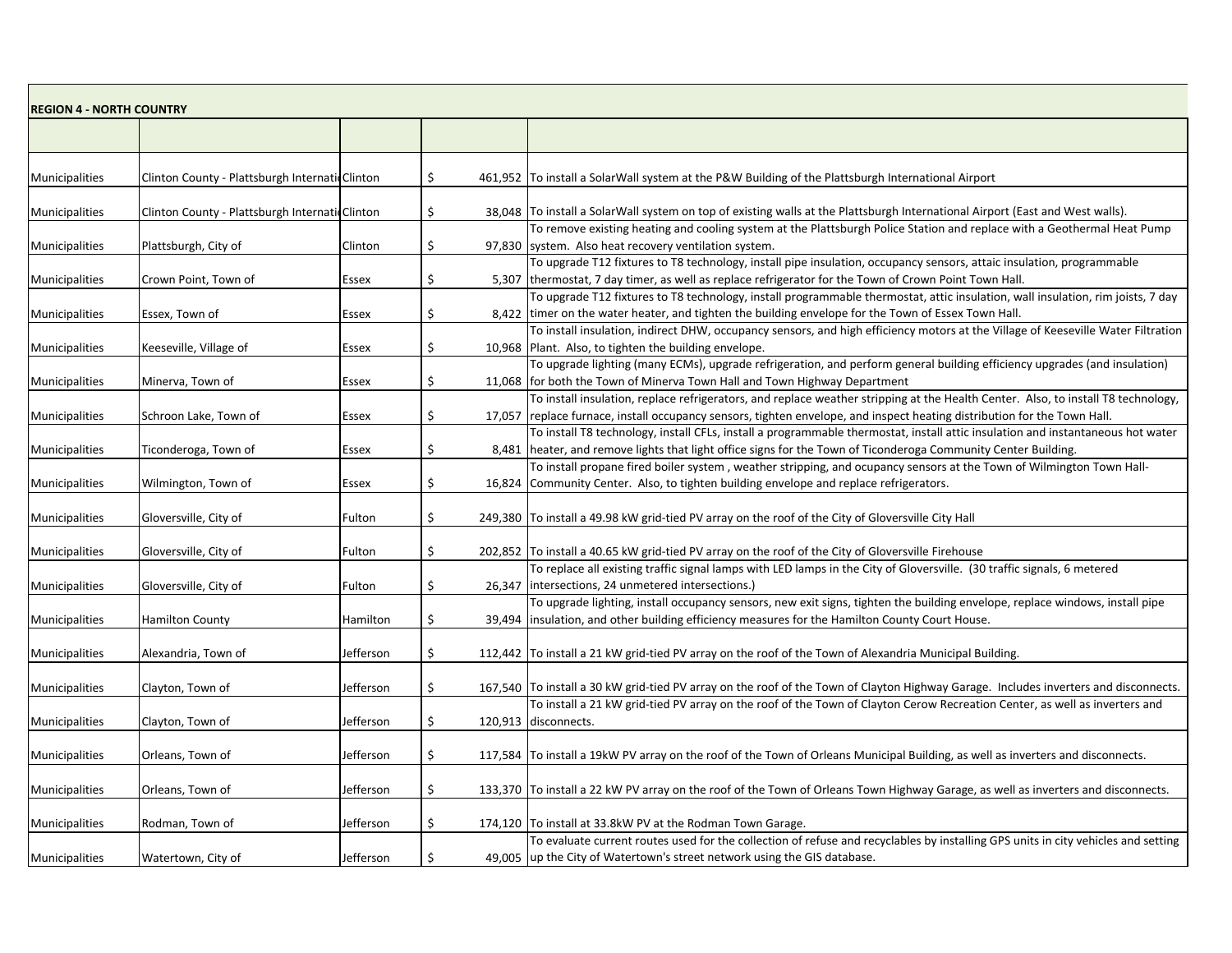|                                    |                                       |               |               | To perform lighting upgrades for 3 buildings owned by Cellect Plastics, LLC. (Village of St. Johnsville is the applicant). No             |
|------------------------------------|---------------------------------------|---------------|---------------|-------------------------------------------------------------------------------------------------------------------------------------------|
| Municipalities                     | Saint Johnsville, Village of          | Montgomery    | \$            | 181,255 details about what kind of upgrades.                                                                                              |
|                                    |                                       |               |               |                                                                                                                                           |
| Municipalities                     | <b>Griffiss International Airport</b> | Oneida        | $\frac{1}{2}$ | 272,172 To install a solar wall at Hangar Building 100 of the Griffiss International Airport. The wall area is approximately 12,332 sqft. |
|                                    |                                       |               |               | To implement lighting upgrades, and general building efficiency improvements (insulation, unnecessary window blocking,                    |
| Municipalities                     | Osceola, Town of                      | Oneida        | \$.           | 8,076 etc.) at the Oseola Community Center. Also install instantaneous water heater and programmable thermostat.                          |
|                                    |                                       |               |               | To provide outreach and education to its community through a public awareness campaign utilizing printed materials and                    |
| Municipalities                     | Rome, City of                         | Oneida        | \$            | 50,000 website information to residents. Also will limit amount of track pick-up, encouraging recycling for the City of Rome.             |
|                                    |                                       |               |               | To implement a successful Energy Management program through developing a plan for reducing energy use, conducting                         |
| Municipalities                     | Rome, City of                         | Oneida        | \$            | 90,000 systems assessments, identifying strategies with greatest ROI, and establishing a recognition program for energy                   |
|                                    |                                       |               |               |                                                                                                                                           |
| Municipalities                     | Rome, City of                         | Oneida        | \$            | 354,003 To install a 50 kW PV array on the roof of the City of Rome City Hall.                                                            |
|                                    |                                       |               |               |                                                                                                                                           |
| Municipalities                     | Steuben, Town of                      | Oneida        | \$            | 39,174 To install a 7.56 kW PV array on the roof of the Town of Steuben Town Hall. This project involves net-metering.                    |
|                                    |                                       |               |               | To install T8HO lamps and LED signs at the Municipal Building. Install efficient ACs. Replace incandescent bulbs with CFLs                |
| Municipalities                     | Trenton, Town of                      | Oneida        | \$            | 15,000 and existing exit signs with LED signs at the Garage area. Occupancy sensors and time delays are also included.                    |
|                                    |                                       |               |               | To install a 50 kW grid-tied ground mounted PV array at the Village of Gouverneur Wastewater Treatment facility. Includes                 |
| Municipalities                     | Gouverneur, Village of                | St. Lawrence  | \$            | 305,563   inverters and disconnects.                                                                                                      |
|                                    |                                       |               |               | To install a 50 kW grid-tied PV array on the roof of the City of Ogdensburg's Richard G. Lockwood Civic Cener. Proposal                   |
| Municipalities                     | Ogdensburg, City of                   | St. Lawrence  | -\$           | 276,380 lincludes inverters and disconnects.                                                                                              |
|                                    |                                       |               |               | To upgrade lighting, install occupancy sensors, weatherstrip overhead doors, and install outside air intake for the compressor            |
| Municipalities                     | Town of Russell                       | St. Lawrence  | \$            | 5,012 for the Russell Town Garage.                                                                                                        |
|                                    |                                       |               |               | To replace T12 lamps with T8 lampsm install occupancy sensors, and upgrade building envelope. Also to replace                             |
| Municipalities                     | Town of Russell                       | St. Lawrence  | -Ş            | 3,908 programmable thermostat and install attic insulation athte the Town of Russel Health Center.                                        |
|                                    |                                       |               |               | To install heating controls, block unnecessary windows, insulate exposed heating pipes, tighten building envelope, and                    |
| Municipalities                     | Town of Russell                       | St. Lawrence  | \$.           | 3,880 lincrease attic insulation at the Town of Russell Library and Museum.                                                               |
|                                    |                                       |               |               | To implement lighting upgrade, incease control of heating and attic insulation, as well as tighten building envelope at the the           |
| Municipalities                     | Town of Russell                       | St. Lawrence  | \$            | 13,755 Russell Town Hall.                                                                                                                 |
|                                    |                                       |               |               |                                                                                                                                           |
|                                    |                                       |               |               |                                                                                                                                           |
| <b>REGION 5 - CENTRAL NEW YORK</b> |                                       |               |               |                                                                                                                                           |
|                                    |                                       |               |               |                                                                                                                                           |
|                                    |                                       |               |               |                                                                                                                                           |
|                                    |                                       |               |               | To hire Energy Manager for Broom County to perform energy use inventory, goal setting and planning, energy bill analysis,                 |
| Municipalities                     | <b>Broome County</b>                  | <b>Broome</b> | \$            | 150,000 and outreach.                                                                                                                     |
|                                    |                                       |               |               |                                                                                                                                           |
| Municipalities                     | <b>Broome County</b>                  | <b>Broome</b> | $\frac{1}{2}$ | 87,048 To replace 1,200 T-12 lamps with 1,200 T-8 lamps at the Willow Point Nursing Home in Broome County.                                |
|                                    |                                       |               |               |                                                                                                                                           |
| Municipalities                     | Vestal, Town of                       | <b>Broome</b> | \$            | 5,440 To perform a lighting retrofit.                                                                                                     |
|                                    |                                       |               |               |                                                                                                                                           |
| Municipalities                     | Vestal, Town of                       | Broome        | \$            | 21,097 To perform lighting retrofit at the Town of Vestal's Library.                                                                      |
|                                    |                                       |               |               |                                                                                                                                           |
| Municipalities                     | Vestal, Town of                       | <b>Broome</b> | \$            | 163,500 To install 25.2 kW Photovoltaic system on the roof of the Town of Vestal Library.                                                 |
|                                    |                                       |               |               |                                                                                                                                           |
| Municipalities                     | Auburn, City of                       | Cayuga        | \$            | 403,142 To replace street lights throughout the City of Auburn.                                                                           |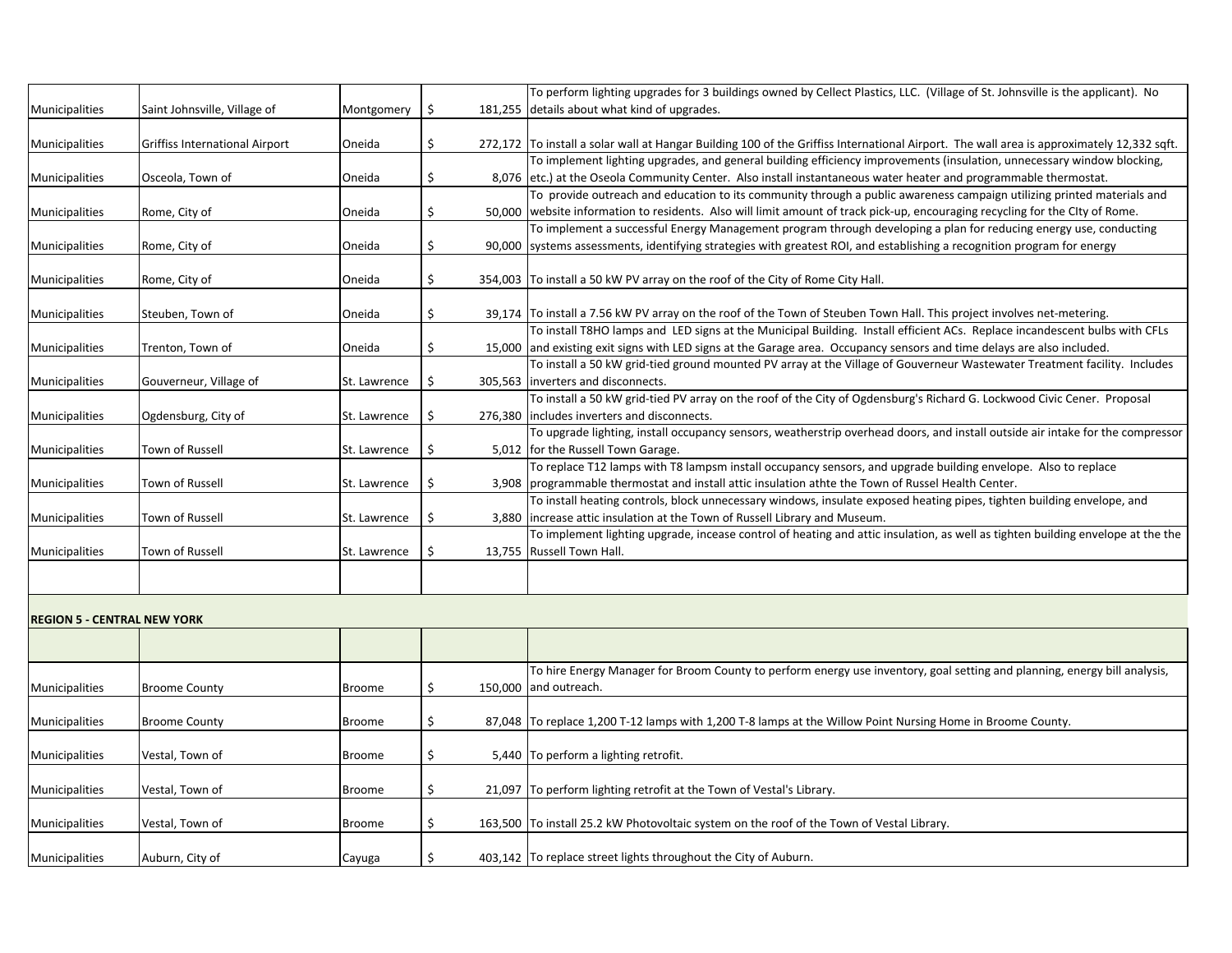|                |                         |                 |     | To hire a consultant for the City of Norwich to develop of prioritized list of energy saving opportunities and launch a program                                                                                                                                     |
|----------------|-------------------------|-----------------|-----|---------------------------------------------------------------------------------------------------------------------------------------------------------------------------------------------------------------------------------------------------------------------|
| Municipalities | Norwich, City of        | Chenango        | S   | 12,500 called Renew Norwich to engage various sectors of the community to be aware of an active with energy efficiency issues.                                                                                                                                      |
|                |                         |                 |     |                                                                                                                                                                                                                                                                     |
| Municipalities | Norwich, City of        | Chenango        | \$  | 31,320 To upgrade lighting in a number of city buildings.                                                                                                                                                                                                           |
|                |                         |                 |     | To implement building envelope improvements, motor replacement/VFD additions, and demand-controlled ventilation at                                                                                                                                                  |
| Municipalities | <b>Madison County</b>   | Madison         | \$. | 275,392 multiple Madison County Buildings located in Wampsville, and one County Highway garage in Morrisville.                                                                                                                                                      |
|                |                         |                 |     |                                                                                                                                                                                                                                                                     |
| Municipalities | <b>Madison County</b>   | Madison         | \$  | 224,608 To install a 50 kW PV system on the capped area of the Madison County landfill.                                                                                                                                                                             |
|                |                         |                 |     | To hire consultants as Energy Management Personnel to coordinate the tasks of the energy financing program and energy                                                                                                                                               |
| Municipalities | Dewitt, Town of         | Onondaga        | \$  | 102,000 limprovements of municipal facilities in DeWitt.                                                                                                                                                                                                            |
|                |                         |                 |     |                                                                                                                                                                                                                                                                     |
| Municipalities | Oswego, City of         | Onondaga        | S.  | 283,425 To install solar electric panels on the Crisafuli Ice Rink facility in the City of Oswego.                                                                                                                                                                  |
|                |                         |                 |     |                                                                                                                                                                                                                                                                     |
| Municipalities | Skaneateles, Village of | Onondaga        | \$  | 52,272 To install two Variable Speed Drives and two 60HP pumps for the Village of Skaneateles pumping system.<br>To hire a consultant for Oswego County to perform GHG emissions inventory, identify goals/opportunities, and perform                               |
|                |                         |                 | Ś   | 90,000 outreach to communities in the county.                                                                                                                                                                                                                       |
| Municipalities | <b>Oswego County</b>    | Oswego          |     |                                                                                                                                                                                                                                                                     |
| Municipalities | <b>Oswego County</b>    | Oswego          | \$  | 85,985 To Install a 19.3 kw photovoltaic system at Oswego County's Bunner Street Health Complex.                                                                                                                                                                    |
|                |                         |                 |     | To install 36 new programmable thermostats and 36 new 2-way zone control valves on radiators throughout Oswego                                                                                                                                                      |
| Municipalities | <b>Oswego County</b>    | Oswego          | \$. | 12,000 County's Legislature Office Building.                                                                                                                                                                                                                        |
|                |                         |                 |     | To replace individual space located thermostats with a DDC system for 26 Heat Pumps at Oswego County's Bunner Street                                                                                                                                                |
| Municipalities | <b>Oswego County</b>    | Oswego          | \$. | 52,164 Health Complex.                                                                                                                                                                                                                                              |
|                |                         |                 |     | To replace a fleet of 39 obsolete Water Source Heat Pumps with approximately 36 modern high efficiency Heat Pump units at                                                                                                                                           |
| Municipalities | <b>Oswego County</b>    | Oswego          | S   | 134,000 Oswego County's Health Complex Building.                                                                                                                                                                                                                    |
|                |                         |                 |     | To install Motorola MARVLIS mobile GPS vehicle tracking units on 218 Oswego county vehicles and license the ERSI Case                                                                                                                                               |
| Municipalities | Oswego County           | Oswego          | S   | 125,000   Management/Vehicle Routing Software to minimize the miles traveled for the 218 vehicles while maintaining exiting                                                                                                                                         |
|                |                         |                 |     | To hire an Energy Coordinator for the City of Oswego to monitor and propose energy conservation measures to the Oswego                                                                                                                                              |
| Municipalities | Oswego, City of         | Oswego          | \$  | 49,616 Common Council.                                                                                                                                                                                                                                              |
|                |                         |                 |     |                                                                                                                                                                                                                                                                     |
| Municipalities | Hornell, City of        | Steuben         |     | 144,000 To install 10kW PV system to the roof of the Hornell City Hall and Wastewater Treatment Plant.                                                                                                                                                              |
|                |                         |                 |     |                                                                                                                                                                                                                                                                     |
| Municipalities | Candor, Town of         | <b>Tioga</b>    | \$  | 37,384 To Install Solar Hot Water system at the Town of Candor Town Hall.                                                                                                                                                                                           |
|                |                         |                 |     |                                                                                                                                                                                                                                                                     |
| Municipalities | Caroline, Town of       | <b>Tompkins</b> | \$  | 29,697 To install comprehensive energy efficiency measures at the Town of Caroline Town Hall and Highway Building.                                                                                                                                                  |
|                |                         |                 |     | To convert the heating system of the Town of Danby Highway Department offices and truck bays to renewable biomass heat                                                                                                                                              |
| Municipalities | Danby, Town of          | Tompkins        |     | 263,647 using a multi-fuel gasification boiler.                                                                                                                                                                                                                     |
|                |                         |                 |     | To hire an Energy Coordinator who will Coordinate Energy Projects, Develop Peer to peer collaboration, and conduct direct                                                                                                                                           |
| Municipalities | Dryden, Town of         | Tompkins        |     | 62,250 limplementation of energy projects for the towns of Dryden, Danby, Enfield, Lansing, Newfield, and Ulysses.                                                                                                                                                  |
|                |                         |                 |     | To hire a Coordinator to focus on Public Education/Marketing for Energy Efficiency, Resident assistance with energy                                                                                                                                                 |
| Municipalities | Dryden, Town of         | <b>Tompkins</b> |     | 54,750 efficiency program applications, and expanding the benchmarking for the towns of Dryden, Danby, Enfield, Lansing, Newfield,                                                                                                                                  |
|                |                         |                 |     | To hire 1 staff and 2 consultants in Ithaca to coordinate interdepartmental efforts to reduce GHG emissions, update the city's                                                                                                                                      |
| Municipalities | Ithaca, City of         | <b>Tompkins</b> |     | 135,156 comprehensive plan to include sustainability and efficiency, and investigate renewable energy options throughout the city.                                                                                                                                  |
|                |                         |                 |     |                                                                                                                                                                                                                                                                     |
| Municipalities | Ithaca, City of         | Tompkins        |     | 115,812 To install Solar Thermal hot water in: Ithaca Youth Bureau Building, Cass Park Main Building, Streets & Facilities Building.<br>To complete a lighting retrofit, upgrade Variable Speed Drives, refurbish heat recovery systems, complete building envelope |
| Municipalities |                         |                 |     |                                                                                                                                                                                                                                                                     |
|                | Ithaca, Town of         | <b>Tompkins</b> |     | 370,679   improvements.                                                                                                                                                                                                                                             |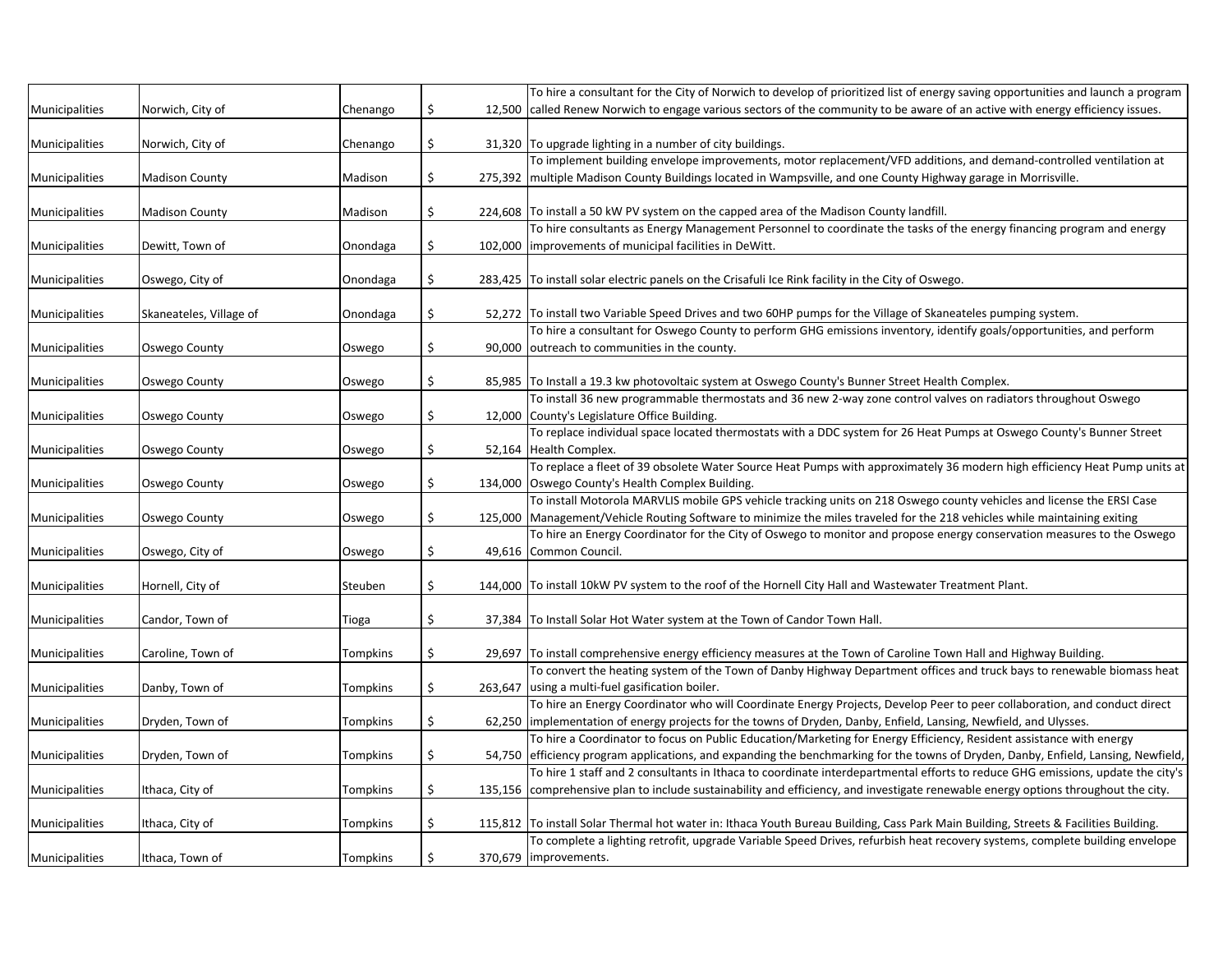| Municipalities | Ithaca, Town of                          | <b>Tompkins</b> |              |              | 35,500 To install 5KW PV system.                                                                                                                                                                                                                               |
|----------------|------------------------------------------|-----------------|--------------|--------------|----------------------------------------------------------------------------------------------------------------------------------------------------------------------------------------------------------------------------------------------------------------|
|                |                                          |                 |              |              | To hire two part-time employees to work on operational and facilities energy management, community outreach and                                                                                                                                                |
| Municipalities | Lansing, Town of                         | Tompkins        | <sub>S</sub> |              | 54,415 education, and land-use planning for sustainable development in the Town of Lansing.                                                                                                                                                                    |
|                |                                          |                 |              |              | To install various energy efficiency measures at the Lansing Town Hall, The Lansing Highway Barns, and the Lansing                                                                                                                                             |
| Municipalities | Lansing, Town of                         | Tompkins        |              |              | 55,168 Community Center.                                                                                                                                                                                                                                       |
|                |                                          |                 |              |              |                                                                                                                                                                                                                                                                |
| Municipalities | Lansing, Village of                      | <b>Tompkins</b> |              |              | 31,120 To install 7.59 kW solar electric panel system on the roof of the Lansing Village Hall in Ithaca.                                                                                                                                                       |
|                |                                          |                 |              |              |                                                                                                                                                                                                                                                                |
|                |                                          |                 |              |              |                                                                                                                                                                                                                                                                |
|                |                                          |                 |              |              |                                                                                                                                                                                                                                                                |
|                | <b>REGION 6 - ROCHESTER/FINGER LAKES</b> |                 |              |              |                                                                                                                                                                                                                                                                |
|                |                                          |                 |              |              |                                                                                                                                                                                                                                                                |
|                |                                          |                 |              |              |                                                                                                                                                                                                                                                                |
|                |                                          |                 |              |              | To install several energy efficiency measures in 12 county facilities including lighting, lighting controls, HVAC controls, and                                                                                                                                |
| Municipalities | <b>Genesee County</b>                    | Genesee         |              |              | 500,000 building envelope.                                                                                                                                                                                                                                     |
|                |                                          |                 |              |              | To install insulation in the Town Hall and to replace existing interior lighting fixtures with high efficiency fluorescent or LED                                                                                                                              |
| Municipalities | Conesus, Town of                         | Livingston      |              |              | 7,282   fixtures and install lighting controls.                                                                                                                                                                                                                |
|                |                                          |                 |              |              |                                                                                                                                                                                                                                                                |
| Municipalities | Lima, Town of                            | Livingston      |              |              | 79,648 To install a 12.6kW solar electric system on the roof of the Town Garage.                                                                                                                                                                               |
|                |                                          |                 |              |              | To retrofit the Government Center lighting system from the existing T-12 fluorescent lamps and magnetic ballasts to energy                                                                                                                                     |
| Municipalities | Livingston County                        | Livingston      | \$           |              | 51,200 efficient compact T-8 fluorescent lamps and electronic ballasts.                                                                                                                                                                                        |
|                |                                          |                 |              |              | To replace the boilers in the County's Government Center and County Jail. The equipment will be replaced with boilers with                                                                                                                                     |
| Municipalities | Livingston County                        | Livingston      | \$.          |              | 187,040 higher energy efficiency and suitable heating capacity.                                                                                                                                                                                                |
|                |                                          |                 |              |              | To hire an Energy Manager that will coordinate and facilitate the efforts of the Brighton Green Task Force and be responsible                                                                                                                                  |
| Municipalities | Brighton, Town of                        | Monroe          |              |              | 45,000 to oversee the Task Force recommendations.                                                                                                                                                                                                              |
|                |                                          |                 |              |              | To install a 10.08kW solar electric system on the roof of the Justice Court Building. The system is estimated to generate                                                                                                                                      |
| Municipalities | Clarkson, Town of                        | Monroe          |              |              | 57,456 11,084kWh annually.                                                                                                                                                                                                                                     |
|                |                                          |                 |              |              | To install a 10.08kW solar electric system on the roof of the Highway Department building. The system is expected to                                                                                                                                           |
| Municipalities | Clarkson, Town of                        | Monroe          |              |              | 57,456 generate 22,634kWh annually.                                                                                                                                                                                                                            |
|                |                                          |                 |              |              | To install several energy efficiency measures in the four highest energy use town facilities including lighting and lighting                                                                                                                                   |
| Municipalities | Pittsford, Town of                       | Monroe          | \$           |              | 76,072 controls.                                                                                                                                                                                                                                               |
|                |                                          |                 |              |              |                                                                                                                                                                                                                                                                |
| Municipalities | Canandaigua, Town of                     | Ontario         | \$           |              | 40,000 To hire an outside consultant to draft recommended changes to local law and updating zoning enforcement policies.                                                                                                                                       |
|                |                                          |                 |              |              |                                                                                                                                                                                                                                                                |
| Municipalities | City of Geneva                           | Ontario         | \$           |              | 409,630 To install energy efficiency measures in 9 city-owned facilities including lighting, lighting controls, and traffic signals.                                                                                                                           |
|                |                                          |                 |              |              | To hire an energy consultant firm to survey all County assets for a prioritized list of energy and environmental savings                                                                                                                                       |
| Municipalities | <b>Ontario County</b>                    | Ontario         | \$           |              | 90,000 opportunities, and to develop a County-wide greenhouse gas inventory, goals, and reduction plan.                                                                                                                                                        |
|                |                                          |                 |              |              | To replace the three boilers in the Courthouse building. This project is expected to save 12,654 therms of natural gas per                                                                                                                                     |
| Municipalities | <b>Ontario County</b>                    | Ontario         |              | 48,960 year. |                                                                                                                                                                                                                                                                |
|                |                                          |                 |              |              | To conduct a lighting upgrade at the County owned Health Facility building. This includes replacing 265 T12 with T8, 185                                                                                                                                       |
| Municipalities | <b>Ontario County</b>                    | Ontario         |              |              | 81,968 lincandescents with screw in CFL, and 664 mercury vapor, high-pressure sodium, and metal halide wallpacks with 784 LED                                                                                                                                  |
|                |                                          |                 |              |              | To replace 226 building perimeter lighting fixtures with LED at 14 county facilities. The existing lighting fixtures are a<br>66,333 combination of mercury vapor, high-pressure sodium, and metal halide. The project is expected to save 13,249kWh annually. |
| Municipalities | <b>Ontario County</b>                    | Ontario         | \$           |              |                                                                                                                                                                                                                                                                |
|                |                                          |                 |              |              | 118,493 To install a 24.8kW solar electric system on the roof of the Fire Hall.                                                                                                                                                                                |
| Municipalities | Victor, Village of                       | Ontario         |              |              |                                                                                                                                                                                                                                                                |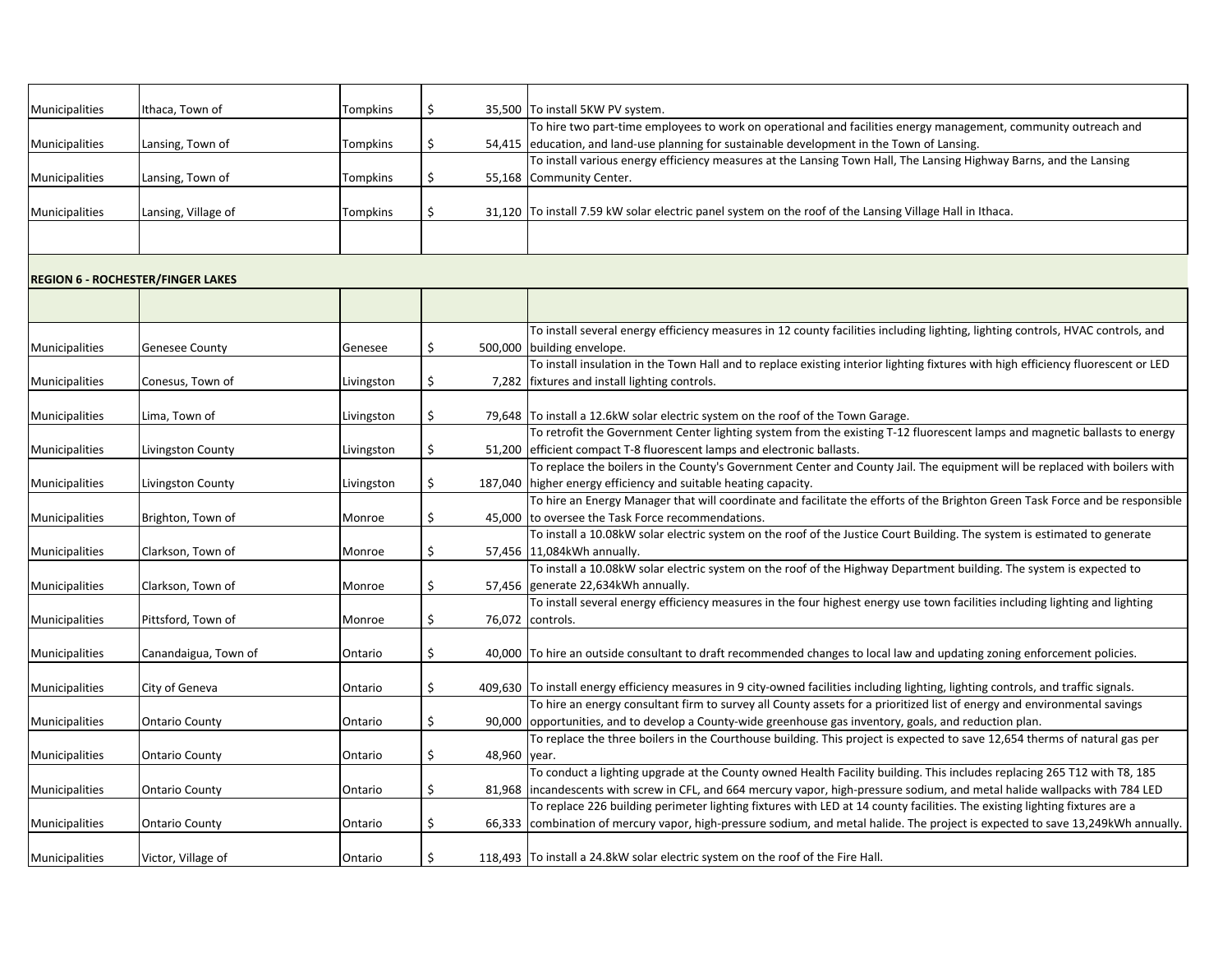|                       |                         |                |  | To conduct lighting upgrades for the village owned Village Hall and Department of Public Works buildings. The existing T-12       |
|-----------------------|-------------------------|----------------|--|-----------------------------------------------------------------------------------------------------------------------------------|
| <b>Municipalities</b> | Victor, Village of      | Ontario        |  | 5,940 liighting will be replaced with new T-8 fixtures with electronic ballasts along with occupancy sensors.                     |
|                       |                         |                |  |                                                                                                                                   |
| <b>Municipalities</b> | Lyndonville, Village of | <b>Orleans</b> |  | 7,177 To repair the Trombe wall at the village owned sewage treatment facility and put it back into service.                      |
|                       |                         |                |  |                                                                                                                                   |
| <b>Municipalities</b> | Lyndonville, Village of | Orleans        |  | 2,783 To install lighting upgrades at 3 buildings.                                                                                |
| Municipalities        | Lyndonville, Village of | Orleans        |  | 625 To install a control device to shutoff the ceiling mounted unitary infrared heaters in the village's Fire Hall.               |
|                       |                         |                |  |                                                                                                                                   |
| Municipalities        | Medina, Village of      | <b>Orleans</b> |  | 287,261   To install a 40.32kW solar electric system on the roof of the Department of Public Works Complex.                       |
|                       |                         |                |  | To install lighting upgrades in 5 of the county facilities. The lighting will be upgraded from low efficiency T-12 lamps upgraded |
| <b>Municipalities</b> | <b>Wayne County</b>     | Wayne          |  | 200,000 to 25W and 28W super T-8 technology with low energy ballasts.                                                             |
|                       |                         |                |  | To purchase five new hybrid electric recycling trucks to supplement the existing fleet of eight diesel trucks used for recycling  |
| <b>Municipalities</b> | <b>Wayne County</b>     | Wayne          |  | 300,000 throughout the entire county. That will allow an additional 4,739 tons of waste to be diverted from the landfill.         |
|                       |                         |                |  |                                                                                                                                   |
| <b>Municipalities</b> | Williamson, Town of     | Wayne          |  | 287,261 To install a 40.32kW solar electric system on the roof of the Town Complex.                                               |
|                       |                         |                |  |                                                                                                                                   |
|                       |                         |                |  |                                                                                                                                   |

## **REGION 7 - BUFFALO/WESTERN NEW YORK**

|                |                           |                    |              | To replace 3 incandescent lamps with compact fluorescent lamps and to retrofit 10 fluorescent fixtures with T8 lamps and          |
|----------------|---------------------------|--------------------|--------------|-----------------------------------------------------------------------------------------------------------------------------------|
| Municipalities | Coldspring, Town of       | Cattaraugus        |              | 900 electronic ballasts at the Town Hall.                                                                                         |
|                |                           |                    |              | To retrofit T12 fixtures with T8 lamps with electronic ballasts, metal halide fixtures with high pressure sodium lamps, and to    |
| Municipalities | East Randolph, Village of | Cattaraugus        | S            | 63,500 linstall 2 high efficiency motors and variable frequency drives on the heating system at the Randolph Academy.             |
| Municipalities | Franklinville, Town of    | <b>Cattaraugus</b> | S.           | 3,676 To replace 34 T12 fluorescent lamps with T8 fluorescent lamps with electronic ballasts and new reflectors at the Town Hall. |
|                |                           |                    |              | To install 3 programmable thermostats and to install weather stripping around overhead doors at the Town Hall and Highway         |
| Municipalities | Lyndon, Town of           | Cattaraugus        | -S           | 2,977   Department building.                                                                                                      |
|                |                           |                    |              |                                                                                                                                   |
| Municipalities | Lyndon, Town of           | Cattaraugus        |              | 62,884 To install a 11.04kW solar electric system at the roof of the Town Hall.                                                   |
| Municipalities | Randolph, Village of      | <b>Cattaraugus</b> | \$           | 291,483 To retrofit existing lighting to T8 lamps with electronic ballasts at the Randolph Central School.                        |
|                |                           |                    |              | To replace the weather-strips and door sweeps and adjust the overhead doors for better sealing capability at the South            |
| Municipalities | Villenova, Town of        | Cattaraugus        |              | 1,561   Dayton Fire Co. building.                                                                                                 |
| Municipalities | Villenova, Town of        | Cattaraugus        | <sub>S</sub> | 380   To install 4 LED exit lights at the South Dayton Fire Co.                                                                   |
| Municipalities | Villenova, Town of        | Cattaraugus        |              | 600 To install 1 vending machine controller, and 2 glass door cooler controllers at the South Dayton Fire Co. building.           |
|                |                           |                    |              | To replace T12 with T8 lamps with electronic ballasts and reflectors, to replace exit lights with LED lights, and to replace      |
| Municipalities | Villenova, Town of        | <b>Cattaraugus</b> | -Ş           | 4,709   mercury vapor lamps with metal halide.                                                                                    |
| Municipalities | Villenova, Town of        | Cattaraugus        | S.           | 9,919 To replace the boiler at the South Dayton Fire Co. building.                                                                |
|                |                           |                    |              | To conduct public outreach, purchase a 25 cubic yard packing truck, and purchase recycling totes in order to switch the city's    |
| Municipalities | Dunkirk, City of          | Chautauqua         |              | 136,651 recycling program from a sorted program to a no-sort program and to enhance the curbside pick-up program for recycling    |